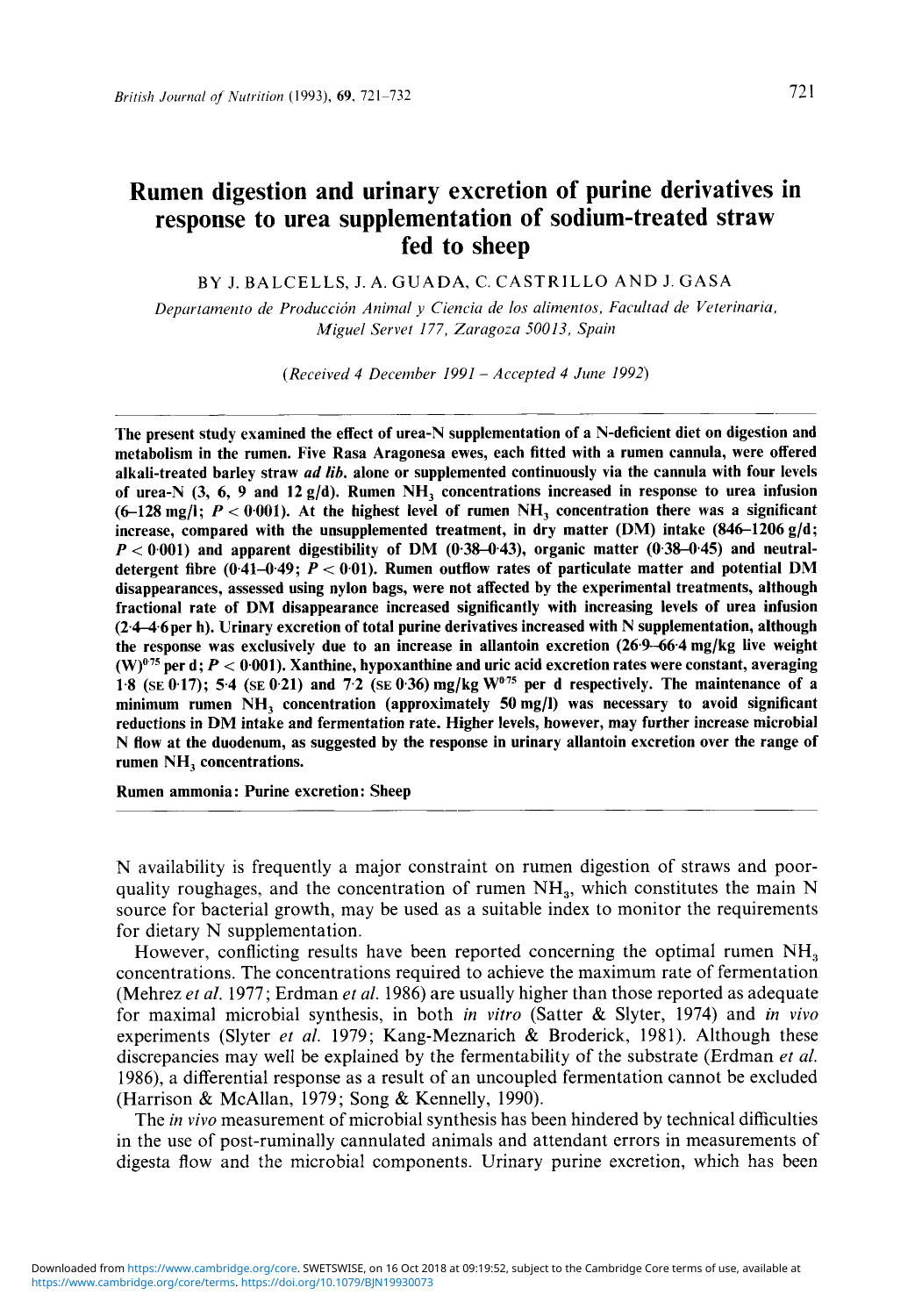## 722 **J. BALCELLS AND OTHERS**

shown to be correlated with the amount of duodenal nucleic acids (Antoniewicz *et al.* 1980; Sibanda *et (11.* 1982; Giesecke *et at.* 1984; Fujihara *et* af. 1987), may provide a simple and non-invasive method of estimating microbial protein flow at the duodenum, assuming that dietary nucleic acids are extensively degraded in the rumen (McAllan & Smith, 1973). Urinary allantoin excretion has been shown to be responsive to rumen N supply (Elliott  $\&$ Topps, 1963; Laurent & Vignon, 1979) and, recently, a correlation equation relating urinary purine excretion to duodenal flow of purines has been established using both intragastrically-infused (Chen *et al.* 1990*a*) and conventionally-fed sheep (Balcells *et al.* 1991). From these studies it is apparent that allantoin excretion could be used to determine the response of microbial yield to changes in rumen-degradable N supply.

In the present experiment the effect of urea supplementation of a N-deficient diet on the urinary excretion of purine derivatives was studied. In addition, *in succo* degradability and particulate matter flow determinations were carried out in order *to* elucidate the effect of degradable N supply on rumen metabolism. A brief account of these results has been previously reported (Guada *et al.* 1990).

#### **MATERIAL AND METHODS**

## *Animals and treatments*

Five Rasa Aragonesa ewes, averaging 44.5 **(SE** 2.32) kg live weight **(W)** and fitted with rumen cannulas, were maintained in metabolism cages during the experimental periods and individually penned during the adaptation periods, under continuous lighting and with free access to water.

**A** basal diet of NaOH-treated barley straw (50 g NaOH/kg dry matter (DM)), ground *(3* mm screen) and pelleted, was given ad *lib.* once daily (09.30 hours) allowing a refusal margin of 0.10. The average composition of weekly samples was (g/kg); DM 912 **(SE** 0-9), organic matter (OM) 917 (se  $1.3$ ), crude protein (N  $\times$  6.25; CP) 34.5 (se 0.8), crude fibre (CF) 419 **(SE** 1.5), neutral-detergent fibre (NDF) 769 **(SE** 4.9), acid-detergent fibre (ADF) 494 **(SE** 1.7), permanganate lignin (PL) 104 **(SE** 1.4).

Five experimental treatments, including a basal diet (0) and four levels of urea-N supplementation (3, 6, 9 and 12 g/d), were supplied in a  $5 \times 5$  Latin Square design with the following order: 0, 3, 6, 9, 12 (sheep no. 1) 3, 6, 9, 12, 0 (sheep no. 2) 6, 9, 12, 0, 3 (sheep no. 3) 9, 12, 0, **3,** 6 (sheep no. 4), 12, 0, 3, 6, 9 (sheep no. 5). The urea and a mineral supplement consisting of:  $S\ 0.6$ , 1, 1.2, 1.4 and 1.7 g for the five experimental treatments respectively, plus P  $3.3$  g, Ca  $4.5$  g, Mg 1 g, Cu  $2.5$  mg and Co  $0.3$  mg were diluted daily in 1 litre distilled water and infused via the cannula into the rumen at a continuous flow rate of 0.93 ml/min for 18 h, starting immediately after feeding.

#### *Experimental procedures*

Each experimental treatment was maintained for twenty-two consecutive days, comprising 14 d of adaptation and 8 d of experimental period. At 48 h before the experimental period the animals were placed in metabolism crates and faeces (days 1-7) and urine (days 2-5) collected daily. On day 3 of each period 10 g Cr-labelled straw (10.58 mg Cr/kg DM) were given via the cannula immediately after feeding, and faeces collected and sampled (50 g approximately) at 6,9, 12, 15, 18,21,24,28,32,36,40,48,60,72,92 and 120 h after dosing. The labelling was achieved using the method of Uden *et al.* (1980) by treating the straw with 157 g sodium dichromate/kg DM at 105" for 24 h. After reduction with ascorbic acid, the Cr complex was washed and dried at 60".

From day 4 to day 7 the kinetics of DM disappearance were estimated by incubating 3 g milled straw (3 mm screen) in nylon bags  $(1500-1700)$  pores/cm<sup>2</sup>), suspended in the rumen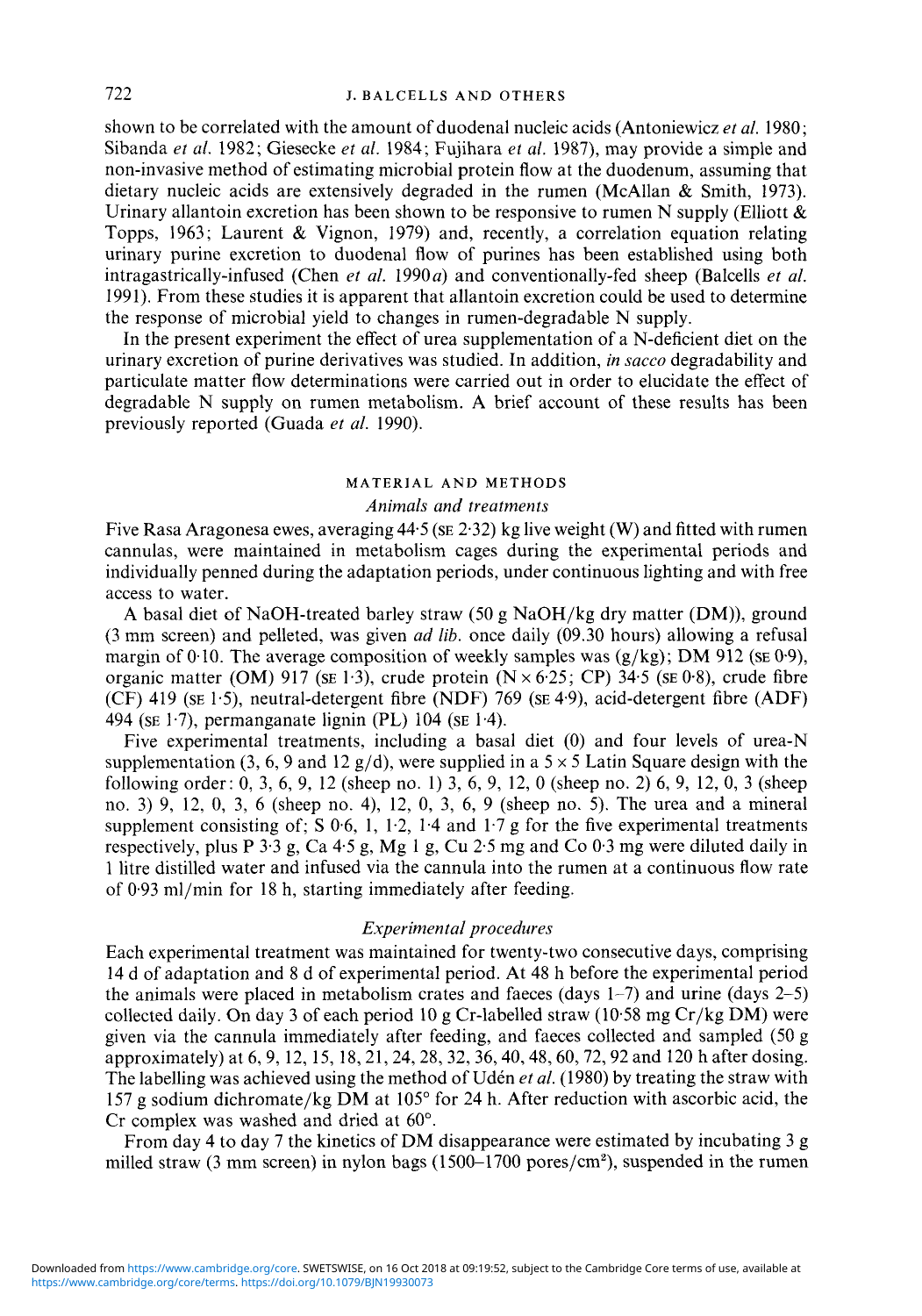for 3,6,12,24,48 and 72 h. After withdrawal, the bags were thoroughly rinsed in a washing machine and dried in a forced-draught oven for 48 h at  $60^{\circ}$ . An additional set of five bags was immersed in stirred cold water for 30 min to determine DM disappearance at zero time. DM disappearance was estimated from the weight loss during incubation.

On the last day of each experimental period (day 8) rumen fluid samples were taken by means of a manual pump at 1, 2, 4, 6, 8, 10, 15 and 24 h after feeding.

## *Sample preparation and chemical anulysis*

Daily composite samples of feed (5% of daily intake) and the whole individual feed refusals were bulked (days 1-7), dried ( $60^{\circ}$ , 48 h), weighed, ground (1 mm screen) and stored at room temperature. Daily collected faeces were dried (60", 48 h), weighed and bulked on individual bases until the end of the collection period when a sample was ground (1 mm screen) and stored at room temperature. During the measurement of outflow rate (days 3-5) faecal samples were dried and the weight added to the non-sampled bulked material in order to obtained the daily faecal excretion.

DM was determined by drying at 105 $^{\circ}$  to constant weight, and OM by ashing at 500 $^{\circ}$  for 8 h. NDF, ADF and PL were determined according to Goering & Van Soest (1970), and N content by the Kjeldahl procedure using Se as a catalyst. Cr concentration in faecal samples was measured by atomic absorption spectrophotometry after wet digestion according to Williams *et a/.* (1962).

Urine was collected daily under toluene (40 ml), which was removed by decanting. Urine weight and specific gravity were recorded daily and four subsamples (2% of total) stored immediately at  $-20^{\circ}$ . Those for NH<sub>3</sub> and total N analyses were previously acidified to pH  $<$  2 with HCl and H<sub>2</sub>SO<sub>4</sub> respectively. Samples of rumen fluid were filtered through a metallic strainer (1 mm pore) to remove coarse particles. After recording the pH, the samples were acidified with HCl (0.2 M) and stored at  $-20^{\circ}$  for NH<sub>2</sub> analysis.

Urinary allantoin was measured using the Rimini-Schryver reaction (Young  $\&$  Conway, 1942). Uric acid, hypoxanthine and xanthine were analysed by reverse-phase HPLC using a Hypersil ODS C-18 (4.0 x 250 mm) column (Balcells *et al.* 1991) and urea was determined using the diacetylmonoxine reaction (Technicon Instruments Co. Inc., 1972). Ammonia concentration in urine and rumen fluid samples was determined by direct distillation with  $Na<sub>3</sub>B<sub>4</sub>O<sub>7</sub>$ .

#### *Calculations and statistical analysis*

The relationship between DM disappearance from nylon bags  $(y)$  and incubation time  $(x)$ was described by the model proposed by Ørskov & McDonald (1979):<br> $y = a' + b'(1 - e^{-ct})$ ,

$$
y = a' + b'(1 - e^{-ct}),
$$

where the constants  $a', b'$  and c are the last square estimates of the rapidly soluble fraction, the degradable fraction and the fractional rate of degradation respectively. However, since washing losses *(a)* were always higher than the estimated rapidly soluble fraction *(a')* the McDonald (1981) modification was used in order to calculate a lag time  $(t_0)$  estimation:<br> $t_0 = 1/c \ln [b'/(a'+b'-a)].$ 

$$
t_0 = 1/c \ln [b'/(a'+b'-a)].
$$

Total mean retention time (TMRT), transit time (TT) and the slow  $(k_1)$  and rapid  $(k_2)$ rates of passage were estimated from the Cr-dilution curve in faeces by the model proposed by Grovum & Williams (1973). The degradation kinetics constants *(a',b'* and c) were combined with those of rate of passage to calculate the effective degradability (ED) as proposed by McDonald (1981):

ED = 
$$
a + [b'c/(c + k_1)] \exp\{-(c + k_1)t_0\}.
$$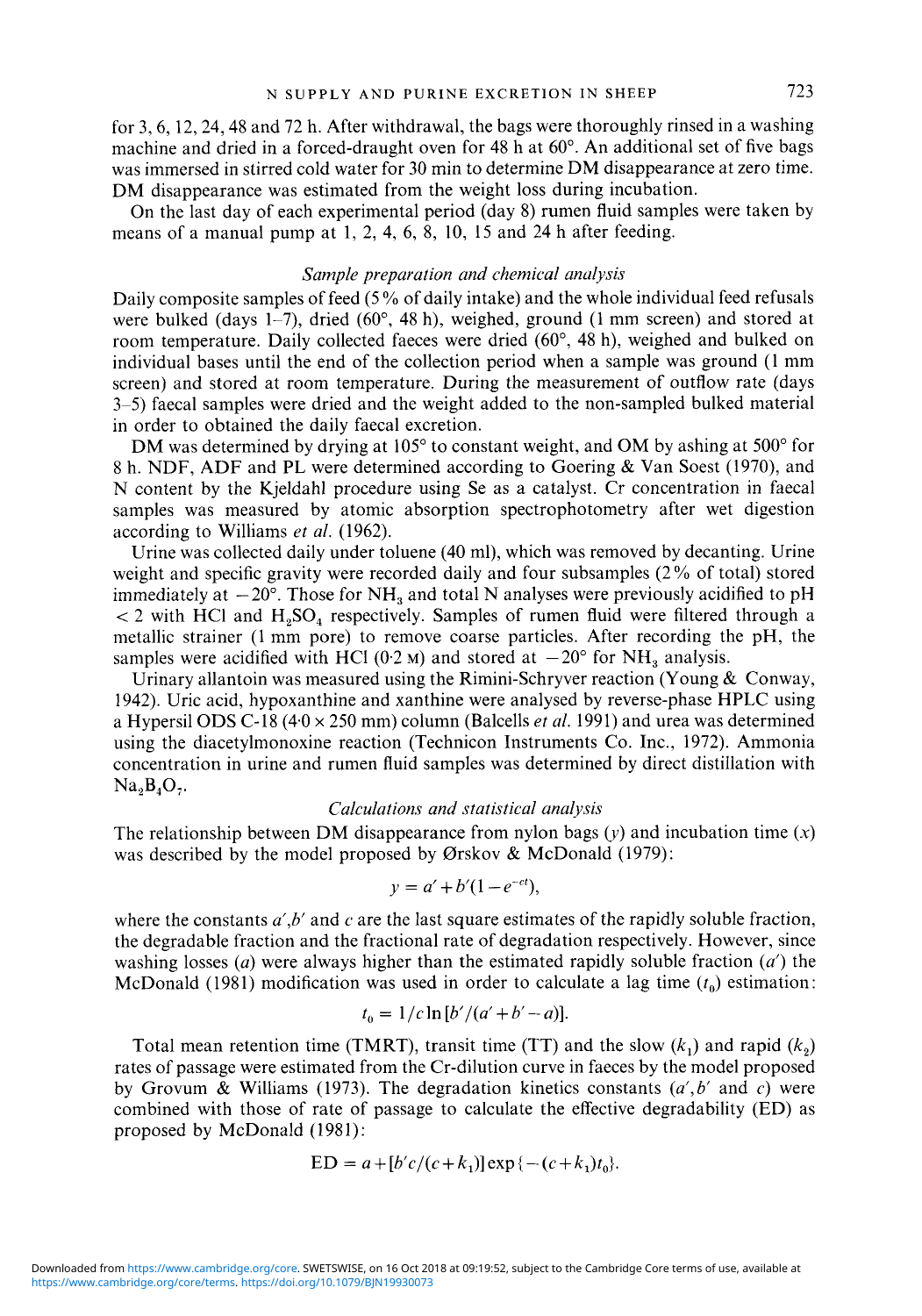## 724 **J. BALCELLS AND OTHERS**

Values were examined by analysis of variance as a Latin Square design assuming no carry-over effects. Orthogonal polynomials were used to describe the response to urea supplementation in the diet. The least significant difference  $(P < 0.05)$  was used to compare treatments means (Steel & Torrie, 1960). Responses in allantoin excretion, degradation rate and rumen  $NH<sub>3</sub>$  concentration were studied by regression analyses and the iterative procedure described by Carriedo *et al.* (1978) for a linear fit with break points.

#### **RESULTS**

The animals remained in good health throughout the experiment. However, one animal in one treatment failed to maintain feed intake during the rumen sampling day and the corresponding observations were estimated as missing values. W changed throughout the experiment in response to the experimental treatments and, therefore, all variables were expressed in relation to W at the beginning of the experiment. Daily W losses averaging 35 **(SE** 4.3) and 18 **(SE** 6.2) g/d were recorded on the control treatment and the lowest level of supplementation respectively, while W gains of 6 (se  $3.4$ ), 15 (se  $4.6$ ) and 25 (se  $13.5$ ) g/d were observed with the successive increments in urea supply.

## *Intake and digestibility*

Average DM and OM intakes and apparent digestibility coefficients of DM, OM and NDF are given in Table 1. Voluntary intake and digestibility increased significantly in response to the first level of N supplementation, but no further increases were achieved by increasing the urea-N supply above 6.0  $g/d$ . In all cases the quadratic component of the responses was significant  $(P < 0.05)$ .

#### *Rumen variables*

The profiles of NH<sub>2</sub> concentration through the day are shown in Fig. 1 and the daily mean values together with the mean estimate of passage and degradation constants are given in Table 2. Urea infusion maintained a constant  $NH<sub>3</sub>$  concentration through the day, although individual variation in rumen  $NH<sub>a</sub>$  concentration increased with the level of N supplementation. Mean values increased from 6 to 128 mg/l in response to the increased level of urea infusion. Rumen pH was also very stable throughout the sampling periods and showed a small but statistically significant decrease with increasing levels of urea supplementation. Outflow rates of solid digesta from the rumen  $(k<sub>1</sub>)$  were apparently higher on the N-supplemented diets but the differences did not reach statistical significance, probably due to the low precision of these estimates (coefficient of variation 26 *YO).* TT was significantly higher on the control treatment compared with other treatments and the **TMRT** also tended to be higher. Potential DM degradability  $(a+b)$  of the straw was not significantly modified by the experimental treatments, averaging 65 **(SE** 0.45) %. However, the lag time decreased and the fractional rate of degradation increased in response to the first level of N supplementation. This effect was reflected in a gradual increase in the effective degradability which levelled off at the N supplementation level that elicited the maximum response in DM intake. The quadratic component of the response showed statistical significance  $(P < 0.05)$ .

#### *Urinary purine excretion and nitrogen losses*

Urinary excretion of purine derivatives and other N compounds is shown in Table 3. Urea-N and  $NH<sub>3</sub>-N$  excretion increased with N supplementation but, whereas  $NH<sub>3</sub>-N$  levelled off at a N supply of  $6.0 \text{ g/d}$ , urea-N excretion continued to rise at an increasing rate in response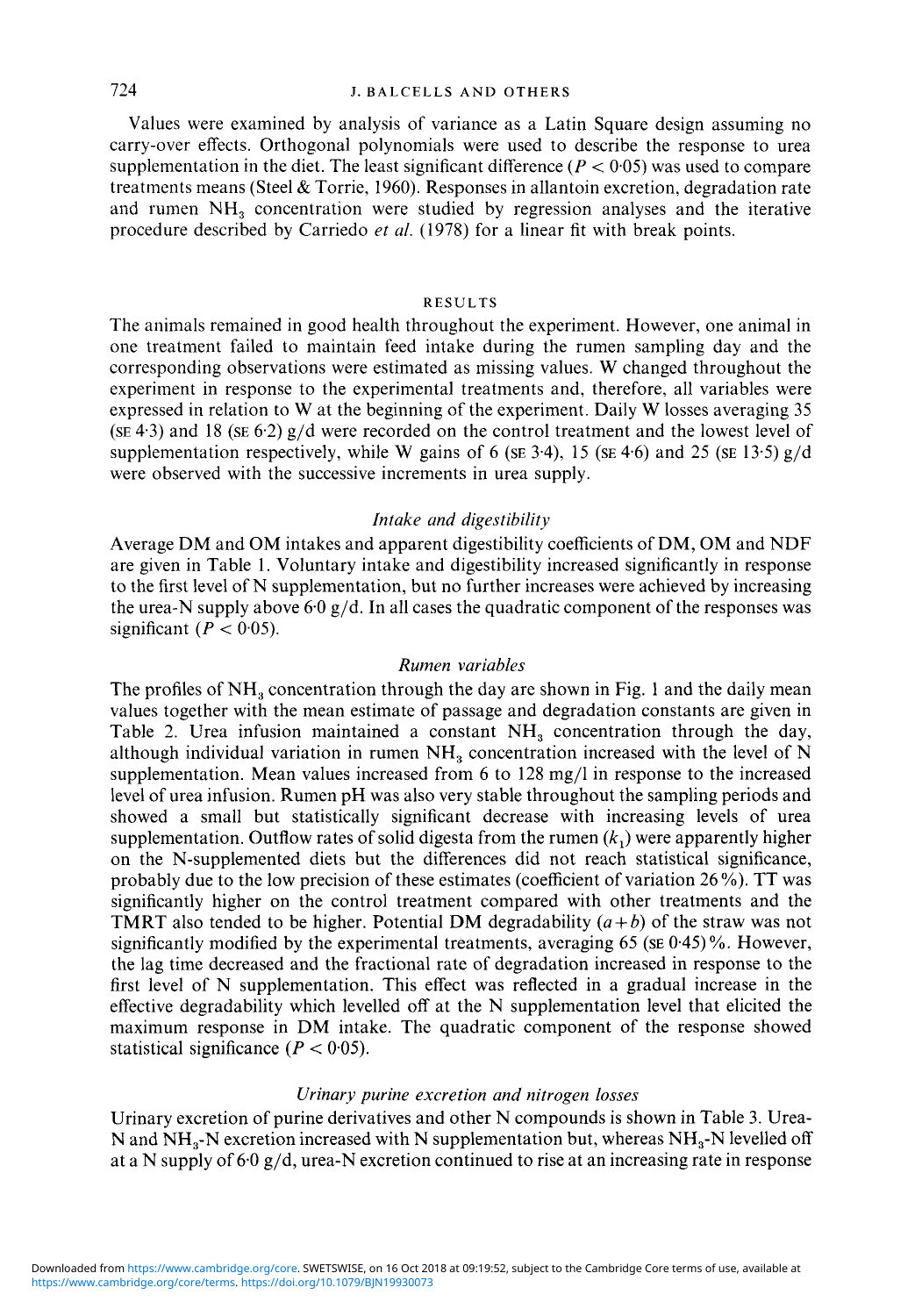Table 1. *Dry matter (DM), digestible organic matter (DOM) intake and neutral-detergent fibre (NDF) apparent digestibility of NaOH-treated straw in sheep supplemented by continuous infusion of urea?* 

| Level of urea-N<br>supplementation $(g/d)$ | $\theta$ | 3    | 6    | 9    | 12   | <b>SEM</b> | Statistical<br>significance of<br>treatment effects |           |
|--------------------------------------------|----------|------|------|------|------|------------|-----------------------------------------------------|-----------|
|                                            |          |      |      |      |      |            | Lin                                                 | Ouad      |
| Intake $(g/d)$                             |          |      |      |      |      |            |                                                     |           |
| DМ                                         | 846      | 1054 | 1189 | 1237 | 1206 | $64 - 7$   | ***                                                 | $\ast$    |
| <b>DOM</b>                                 | 294      | 423  | 495  | 504  | 497  | $31-6$     | **                                                  | $\ast$    |
| Apparent digestibility                     |          |      |      |      |      |            |                                                     |           |
| DM.                                        | 0.36     | 0.42 | 0.43 | 0.43 | 0.43 | 0.010      | **                                                  | $\ast$    |
| <b>DOM</b>                                 | 0.38     | 0.43 | 0.44 | 0.45 | 0.45 | 0.012      | $***$                                               | $\ast$    |
| <b>NDF</b>                                 | 0.41     | 0.47 | 0.49 | 0.49 | 0.49 | 0.012      | $* *$                                               | $\bullet$ |

(Mean values for five sheep)

Lin, Quad, linear and quadratic effects of urea-N supplementation respectively.

\*  $P < 0.05$ , \*\* $P < 0.01$ , \*\*\* $P < 0.001$ .

t For details of procedures, see pp. 722-723.



Fig. 1. Rumen NH, concentration (mg/l) in sheep (1, 2, 4, 6, 8, 11 and 15 h after feeding) fed on alkali-treated straw  $\bullet$  and supplemented with 3  $\bullet$ , 6  $\circ$ , 9  $\bullet$  and 12  $\circ$  g urea-N/d. Values are means and standard deviations represented by vertical bars. For details of procedures, see pp. 722-723.

to further levels of supplementation. Urinary recovery of incremental N supply increased from 5 and 40% at the lowest and intermediate levels of supplementation to reach 100% at the highest levels of N supplementation. On the other hand, creatinine excretion was not affected by treatment and averaged  $32.5$  (se 2.5) mg/kg  $W^{0.75}$  per d.

Excretion of total purine derivatives was significantly affected by the treatments imposed, but the response was exclusively due to the increase in allantoin excretion. Xanthine, hypoxanthine and uric acid excretion rates were remarkably constant, averaging **1.8**   $(\text{SE } 0.17)$ ; 5.4 ( $\text{SE } 0.21$ ) and 7.2 ( $\text{SE } 0.36$ ) mg/kg  $\text{W}^{0.75}$  per d, respectively. Consequently, the relative proportion of the allantoin increased from 0.68 to **0.83** with incremental levels of urea-N supplementation. The increase in allantoin excretion (y; mg/kg **W0'75** per d) was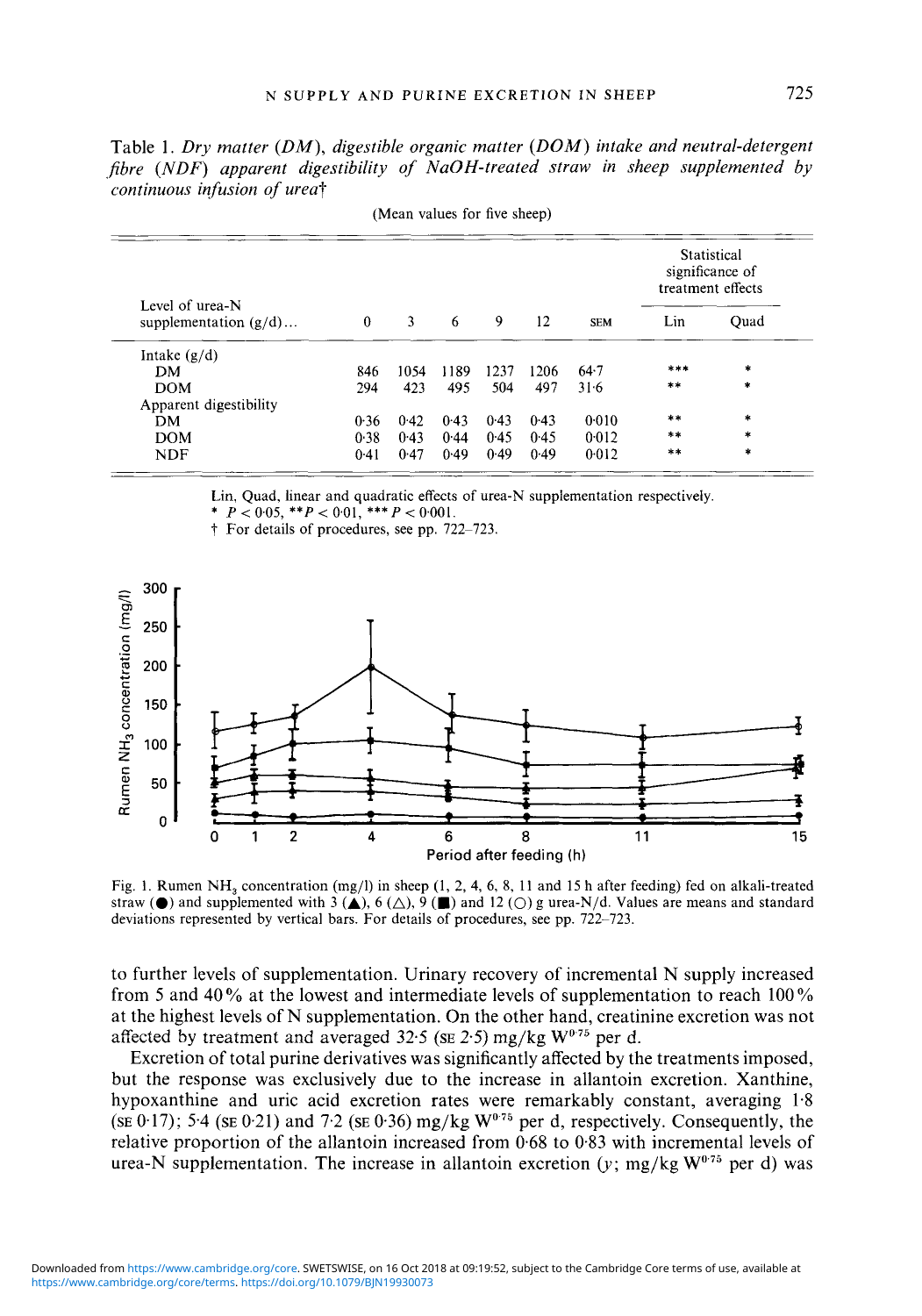| Level of urea-N<br>supplementation $(g/d)$ | $\bf{0}$ | 3        | 6       | 9               | 12          | <b>SEM</b> | Statistical<br>significance of<br>treatment effects |           |
|--------------------------------------------|----------|----------|---------|-----------------|-------------|------------|-----------------------------------------------------|-----------|
|                                            |          |          |         |                 |             |            | Lin                                                 | Quad      |
| Rumen NH <sub>2</sub>                      |          |          |         |                 |             |            |                                                     |           |
| (mg/l)                                     | 5.6      | 29.7     | 49.1    | 826             | $128-3$     | 3.17       | ***                                                 | NS.       |
| pH                                         | 6.88     | 6.80     | 6.60    | 6.71            | 6.70        | 0.031      | ***                                                 | <b>NS</b> |
| Passage kinetics                           |          |          |         |                 |             |            |                                                     |           |
| $k_1$ (%/h)                                | 3.24     | 4.64     | 4.10    | 4.14            | 4.38        | 0.541      | NS                                                  | NS        |
| $k_{2}$ (%/h)                              | 9.32     | 9.86     | $10-02$ | $11-45$         | 11.80       | 1.077      | NS                                                  | NS        |
| TT(h)                                      | $17-3$   | 157      | $13-1$  | $12 - 0$        | $14 - 4$    | $1-13$     | $\ast$                                              | <b>NS</b> |
| TMRT(h)                                    | 59-6     | $48 - 7$ | 49.7    | 478             | 48.3        | 3.04       | $\ddagger$                                          | NS        |
| Digestion kinetics                         |          |          |         |                 |             |            |                                                     |           |
| $(a+b)$ $(\frac{9}{6})$                    | 65.7     | 63.4     | 63.6    | 63 <sup>1</sup> | 68.8        | 0.52       | NS                                                  | <b>NS</b> |
| $c($ %/h)                                  | $2-1$    | $4-4$    | $5-4$   | 5.6             | 4.6         | 0.59       | $***$                                               | $\ast$    |
| $t_0$ (h)                                  | $3-1$    | 2.4      | 2.3     | $2 - 1$         | $2 \cdot 1$ | 0.54       | $\ddagger$                                          | <b>NS</b> |
| ED(%)                                      | $28 - 2$ | 33.0     | 37.0    | 38.5            | 36.5        | 1.63       | $* *$                                               | $\ast$    |

Table 2. *Rumen NH*<sub>3</sub> concentration, *pH* and kinetics and passage and digestion in sheep fed on NaOH-treated straw supplemented by continuous infusion of ureat (Mean values for five sheep) *fed on NaOH-treated straw supplemented by continuous infusion of urea\$*  (Mean values for five sheep)

\*  $P < 0.05$ , \*\*  $P < 0.01$ , \*\*\*  $P < 0.001$ ,  $\dagger P < 0.1$ .

 $\ddagger$  For details of procedures, see pp. 722-723.

Table 3. Daily urinary excretion of N compounds and purine derivatives (mg/kg live weight<sup>o-75</sup> *per* d) *and allantoin excretion (g): digestible organic matter intake (DOMI; kg) in sheep fed on NaOH-treated straw supplemented by continuous infusion of urea<sup>†</sup>* 

| Level of urea-N<br>supplementation $(g/d)$ |              | 3    | 6        | 9        | 12     | <b>SEM</b> | Statistical<br>significance of<br>treatment effects |           |
|--------------------------------------------|--------------|------|----------|----------|--------|------------|-----------------------------------------------------|-----------|
|                                            | $\mathbf{0}$ |      |          |          |        |            | Lin                                                 | Quad      |
| $\mathbf N$                                |              |      |          |          |        |            |                                                     |           |
| Total                                      | 74           | 114  | 221      | 310      | 486    | 23.0       | **                                                  |           |
| Urea                                       | 6.3          | 14.2 | 82.2     | 144      | 307    | 34.5       | ***                                                 |           |
| NH <sub>3</sub>                            | 4.5          | 9.5  | $27-1$   | $31 - 7$ | 28.9   | 15.02      | $\ast$                                              | NS        |
| Purine derivatives                         |              |      |          |          |        |            |                                                     |           |
| Allantoin                                  | 26.9         | 44.1 | 58.3     | $57-4$   | $66-4$ | 3.40       | $***$                                               | $\ddot{}$ |
| Uric acid                                  | 6.3          | 7.6  | $7-1$    | $7-4$    | $7-4$  | 0.81       | <b>NS</b>                                           | NS        |
| Hypoxanthine                               | 4.9          | 56   | $5-1$    | 5.8      | 5.2    | 0.46       | NS                                                  | <b>NS</b> |
| Allantoin: DOMI                            | 1.60         | 1.81 | $2 - 13$ | 202      | 2.31   | 0.147      | *                                                   | NS.       |

(Mean values for five sheep)

Lin, Quad, linear and quadratic effects of urea-N supplementation respectively; **NS;** not significant. \*  $P < 0.05$ , \*\*  $P < 0.01$ , \*\*\*  $P < 0.001$ ,  $\dagger P < 0.1$ .

 $\ddagger$  For details of procedures, see pp. 722-723.

Lin, Quad, linear and quadratic effects of urea-N supplementation respectively; *k,, k,,* slow and fast rates of passage; TT, transit time; TMRT, total mean retention time; *a+ b,* potential degradability; c, fractional rate of degradation; *t<sub>0</sub>*, zero time; ED, effective degradability; NS; not significant.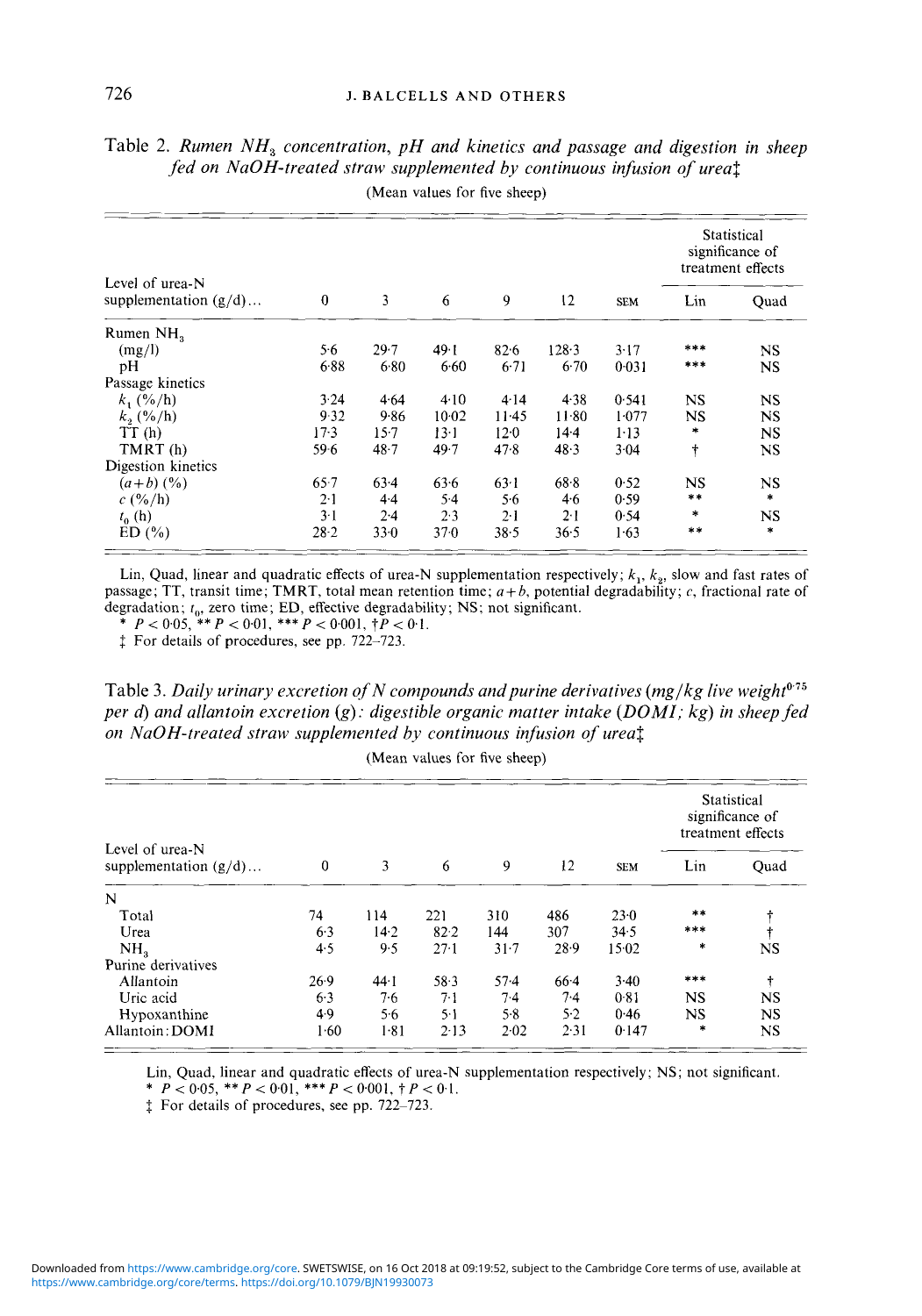linearly related to digestible OM (DOM) intake  $(x; g/kg W<sup>0.75</sup>$  per d), the relationship between both variables being defined by the following equation :

 $y = 2.03$  (SE 0.265)  $x - 1.58$  (SE 6.491) *(r 0.848, residual SD (RSD) 6.36).* 

## DISCUSSION

## *Voluntary intake*

DM intake was moderately high, even on the basal diet, in agreement with previous observations on voluntary intake of alkali-treated pelleted straw (Saxena *eta/.* <sup>1971</sup>; Xande & Dermarquilly, 1983; Deryche *et al.* 1985), and probably pelleting avoided the off-feed problems reported in other experiments (Neutze *et al.* 1986). A high level of DM intake could involve a risk of osmotic effects ( $Na^+$ ) and rumen alkalosis (OH<sup>-</sup>) in view of the high NaOH content of the alkali-treated straw  $(50 g/kg DM)$ ; however, Na intake never reached toxic levels  $(2.2-2.4 \text{ g/kg W}^{0.75})$ , according to Ali *et al.* 1977) and rumen pH was always below 7.0.

DM and OM digestibilities were low compared with the values reported for either unsupplemented (Xande & Demarquilly, 1983) or urea-supplemented NaOH-treated pelleted straw (Coombe *et at.* 1979; Deryche *et al.* 1985; Wanapat *et al.* 1985). This low digestibility was coincident with a fast outflow rate of particles from the rumen, probably as a consequence of the fineness of grinding  $(3 \text{ mm})$  (Fadlalla & Kay, 1987) in combination with the alkali treatment (Coombe *et at.* 1979).

Response in DM intake to the level of N supplementation followed a similar pattern to that described by Neutze *et al.* (1986) and 0rskov & Grubb (1978) with NaOH-treated wheat and barley straw respectively, and Milne *et al.* (1979) with freeze-stored heather *(calluna* vulgaris), confirming the sensitiveness of voluntary intake to impaired rumen fermentation.

#### *Rumen* variables

The continuous infusion of urea-N into the rumen elicited a steady  $NH<sub>3</sub>$  concentration which ensured a constant N availability at each level of supplementation. Rumen  $NH<sub>3</sub>-N$ concentration with the basal diet was insufficient to meet microbial requirements (Satter  $\&$ Slyter, 1974) and this was reflected in a longer lag time  $(t<sub>0</sub>)$  and a depressed rate of degradation *(c)* in comparison with the supplemented diets.

Fig. 2 shows the relationship between the rate of DM disappearance from the rumen and the concentration of rumen  $NH<sub>3</sub>$ . In order to assess the  $NH<sub>3</sub>$  concentration which maximizes the rate of DM disappearance from the rumen, the values were analysed as two linear models defined by two straight lines ( $y = bx + a$  for  $x < x$ , and  $y = c$  for  $x > x$ .). The resulting equations were:

for 
$$
x < x_s
$$
  $y = 0.093 x + 1.27$ ,  
for  $x > x_s$   $y = 5.6$ ,

where *y* is the rate of DM disappearance from the rumen (per h), x is rumen  $NH<sub>a</sub>$  concentration (mg/l) and  $x<sub>s</sub>$  is an estimate of the optimum rumen NH<sub>3</sub> concentration obtained by inspection (46 mg/l). The concentration at which this was achieved was the same level of urea-N supply (6 g/d) that promoted the maximum response in voluntary intake and digestibility, and it was within the range of NH, concentrations described by Alvarez *et at.*  (1984) and Milne *et al.* (1979) to maximize the fermentation rate of NaOH-treated mature hay and the voluntary intake of heather respectively. Ørskov (1982), however, suggested a lower  $NH<sub>3</sub>$  concentration (20 mg/l) as the optimum to obtain the maximum rate of DM disappearance from nylon bags with NaOH-treated barley straw, and much higher NH,- N values have been reported for concentrate feeds (Mehrez *et al.* 1977; Erdman *et al.* 1986).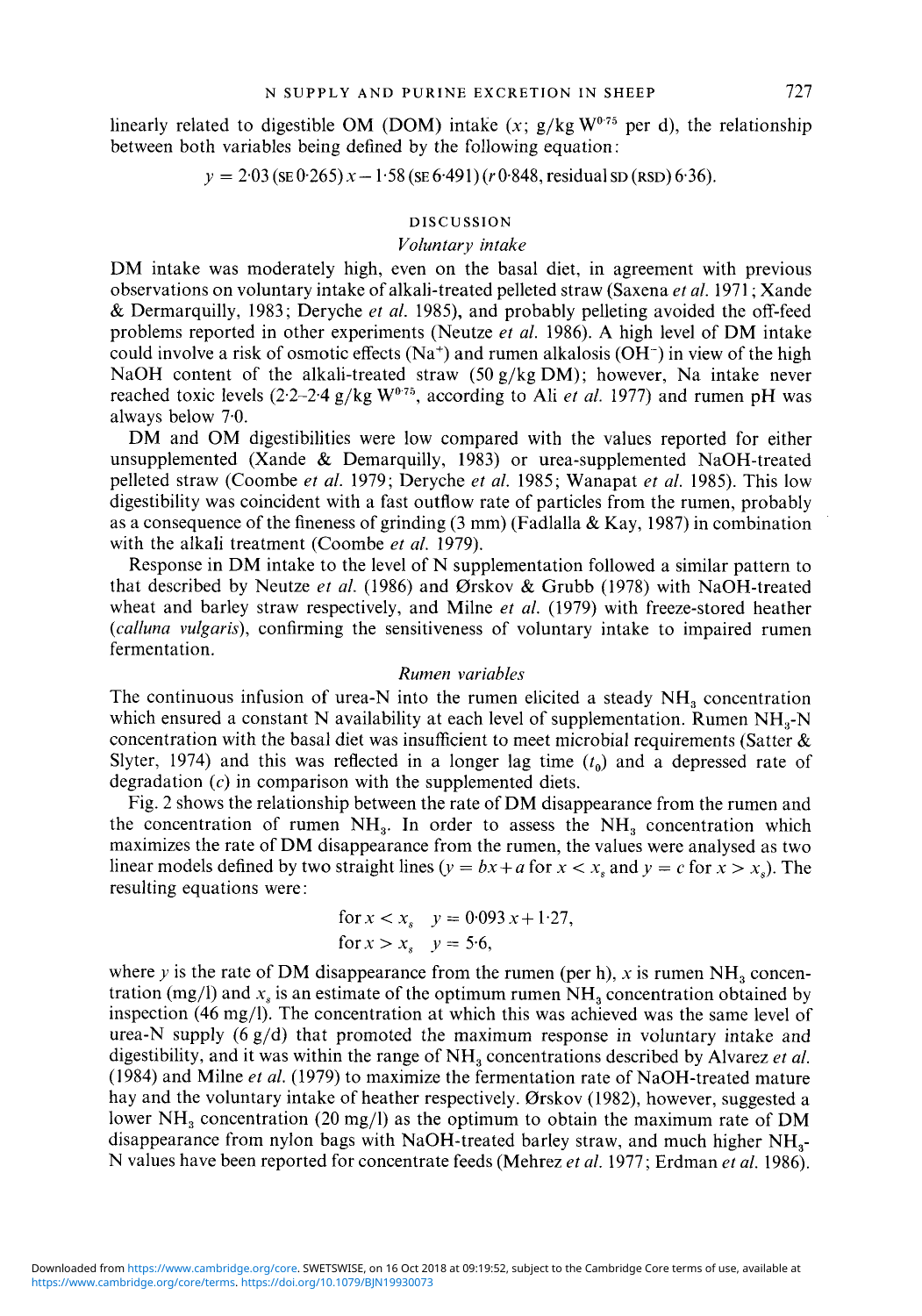

Fig. 2. Relationship between rumen  $NH<sub>3</sub>$  concentration (mg/l) and fractional rate of dry matter disappearance obtained in sheep fed on alkali-treated straw and supplemented with *3, 6,* 9 and 12 **g** urea-N/d. For details of procedures, see pp. 722-723.

The optimum rate of DM disappearance was comparable to those values previously reported for NaOH-treated pelleted straw (Coombe *et al.* 1979; Wanapat *et al.* 1986; Adebowale *et al.* 1989) and it was significantly higher than that recorded on the unsupplemented diet.

## *Urinary excretion of purine derivatives*

Ruminants are able to compensate for dietary N deficiencies by decreasing urinary N losses and recycling blood urea-N to the rumen (Neutze *et al.* 1986). However, in the present experiment the reduction in urinary excretion of urea and NH<sub>3</sub>, recorded with the unsupplemented diet, was not sufficient to maintain rumen  $NH<sub>a</sub>$  concentration at the level required for maximal microbial growth (Satter  $&$  Slyter, 1974), and this was reflected in a lowered excretion of urinary purine derivatives. In agreement with our previous observations (Balcells *et al.* 1991), urinary excretion of xanthine, hypoxanthine and uric acid was constant, whereas allantoin excretion responded significantly to the experimental treatments. Variations in the proportion of urinary purine derivatives have also been reported by Chen *et al.*  $(1990a)$  and Lindberg  $(1991)$ , although these authors also showed a progressive increase in the excretion of allantoin precursors with duodenal purine supply. In both reports young animals (lambs and goat kids respectively) were used and much higher levels of purine supply were tested, and this may explain the different responses observed. Levels of allantoin excretion obtained in our experiment varied within the range of values reported by Laurent & Vignon (1979) and Maloiy *et al.* (1970) for unsupplemented  $(14-34 \text{ mg/kg W}^{0.75})$  or barley-supplemented straw  $(61-95 \text{ mg/kg W}^{0.75})$  respectively. However, the values were consistently higher than those estimated from the equations developed by Dewhurst & Webster (1988), based on NaOH-treated straw diets supplemented with variable amounts of cellulose and starch.

The lowest allantoin excretion recorded for the basal diet (26.9 ( $\text{SE } 2.32$ ) mg/kg W<sup>0.75</sup>) was higher than the endogenous losses reported by Chen *et al.* (1990b), Giesecke *et al.*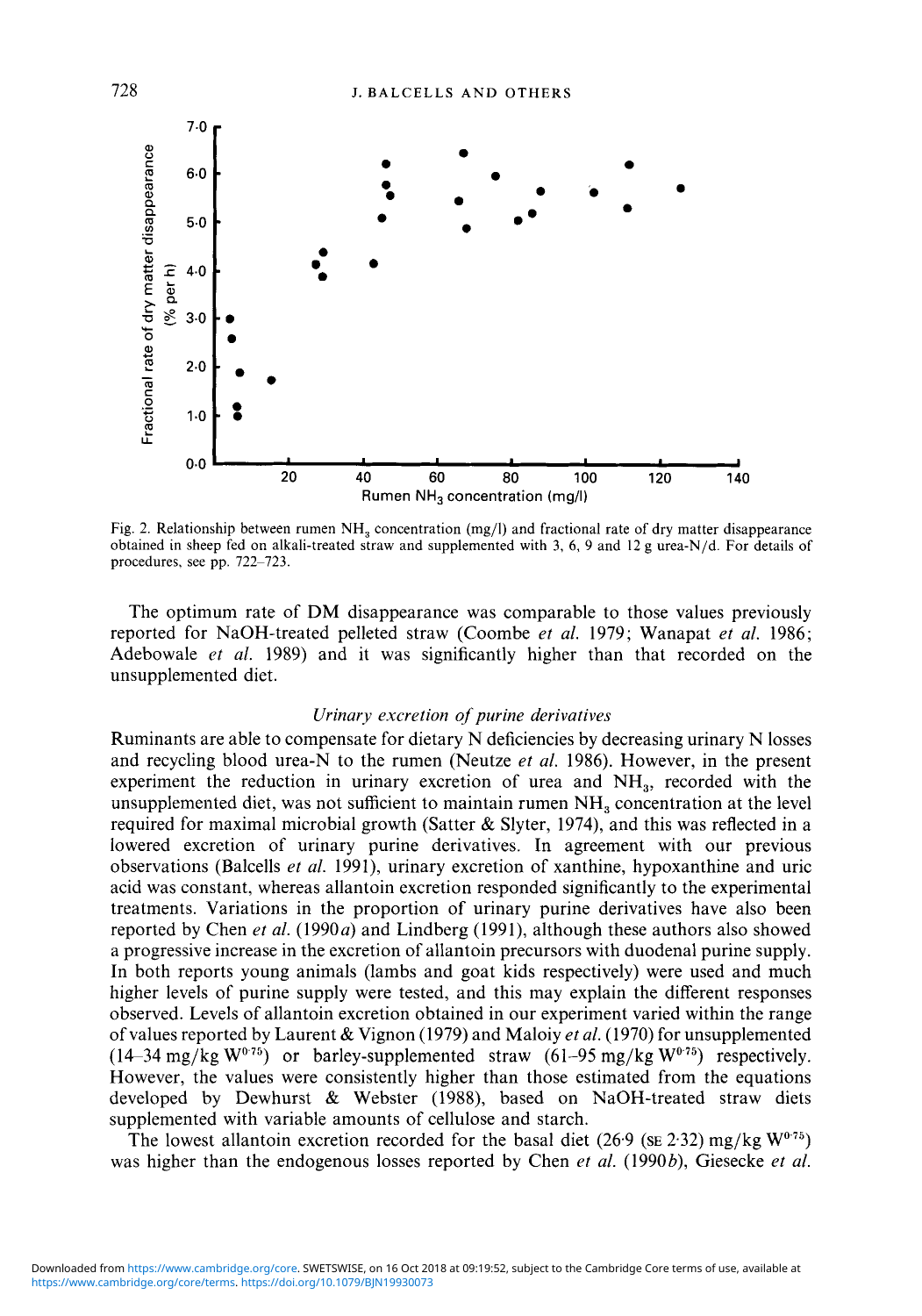Table 4. Microbial nitrogen supply to the duodenum estimated from the urinary excretion of *allantoin*  $(g/d)$  *and expressed as absolute amount*  $(g/d)$  *or in relation to the intake of organic matter apparently digested in the whole tract*  $(g/kg$  *DOMI) or in the rumen*  $(g/kg$  *RDOMI) oj sheep as assessed,from the* in sacco *dry matter effective degradahilitj,* 

| Level of urea-N<br>supplementation $(g/d)$ | $\theta$ | 3    | (Mean values for five sheep)<br>6 | 9      | 12   | <b>SEM</b> | Statistical<br>significance of<br>treatment effects |           |
|--------------------------------------------|----------|------|-----------------------------------|--------|------|------------|-----------------------------------------------------|-----------|
|                                            |          |      |                                   |        |      |            | Lin                                                 | Quad      |
| Allantoin                                  |          |      |                                   |        |      |            |                                                     |           |
| (g/d)                                      | 3.55     | 5.67 | 7.92                              | 7.85   | 9.68 | 0.540      | ***                                                 | NS.       |
| Microbial N:                               |          |      |                                   |        |      |            |                                                     |           |
| $g/kg$ DOMI                                | 11.9     | 13.5 | $15-9$                            | 156    | 19.6 | $1-0.5$    | $\ast$                                              | NS.       |
| $g/kg$ RDOMI                               | $12-8$   | 16.9 | $18-2$                            | $17-4$ | 23.3 | 1.22       | $\star$                                             | <b>NS</b> |

Lin, Quad, linear and quadratic effects of urea-N supplementation respectively; DOMI, digestible organic matter intake; RDOMI, rumen DOMI; NS, not significant.

\* *P* < *0.05, \*\*P* < 0.01, *\*\*\*P* < 0.001.

(1984) and Balcells *et al.* (1991) and exceeded the threshold level (21 mg/kg  $W^{0.75}$ ) required to maintain a constant urinary recovery of the duodenal purine input (Balcells *et al.* 1991) once the endogenous losses have been met. Endogenous purine excretion is constant and shown to be independent of the feeding level (Lindberg & Jacobson, 1990), and in view of the negligible contribution of the undegraded straw to the absorbed purines (purine content 3.3 mmol/kg DM) the response in allantoin excretion may be confidently attributed to the duodenal flow of microbial purines. Table 4 shows the microbial N flow to the duodenum with the basal diet and at the four level of N supplementation, estimated from a response model previously developed (Balcells *et al.* 1991). The calculations assumed no contribution of undegraded dietary purines to the duodenal flow and that nucleic acids make up  $0.152$ of the microbial N (Storm & Ørskov, 1983) and contain 0.15 g N and 1.10 mmol purines/g (Balcells *et al.* 1991). The assessed values are similar to those reported by Neutze *et al.*  (1986) from  $15N$  labelling with urea-supplemented, NaOH-treated straw-fed sheep (6.8, 9.6) and  $10.7$  g/d).

There was a significant  $(P < 0.01)$  relationship between allantoin excretion  $(y;$ mg/kg  $W^{0.75}$  per d) and rumen NH<sub>3</sub> concentration (x; mg/l) described by the equation;

$$
y = 24.74 \, (\text{se } 7.889) + 0.761 \, (\text{se } 0.175)x - 0.034 \, (\text{se } 0.0124)x^2 \quad (r \, 0.91, \text{RSD } 7.732),
$$

and illustrated in Fig. 3. This equation, based on the relatively narrow range of minimal  $NH<sub>a</sub>$  concentrations found in this experiment, shows that the  $NH<sub>a</sub>$  concentration required to attain the maximum response  $(114 \text{ mg/l})$  seems to be higher than the critical concentration necessary to maximize the rate of degradation. Hume *et al.* (1970) also found that higher  $NH<sub>a</sub>$  concentrations (133 mg/l) than those required to attain the maximal microbial population in the rumen (88 mg/l) were able to promote an increased duodenal flow of microbial protein. Slyter *et al.* (1979) observed an increase in N retention in steers in response to  $NH<sub>3</sub>$  levels in excess to those estimated (46 mg/l) as adequate to elicit the maximum rumen concentration of volatile fatty acids and tungstic acid-precipitable N, although systematic errors in the N balance technique were invoked to justify this response.

The response of urinary allantoin in the present study was due, in part, to the increased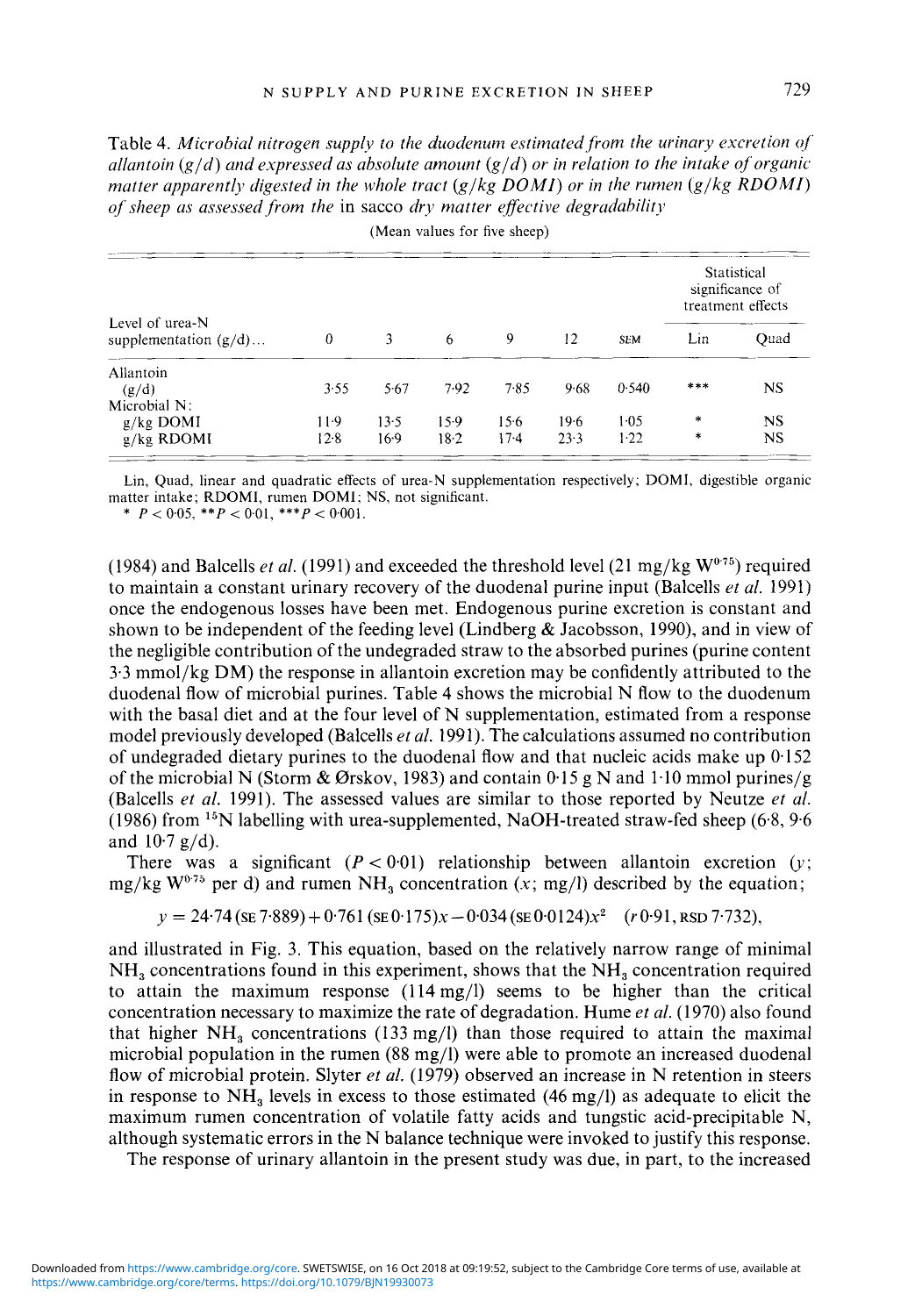

Fig. 3. Relationship between urinary allantoin excretion and rumen NH, concentration obtained in sheep fed on alkali-treated straw and supplemented with 3, *6,* 9 and 12 g urea-N/d. Each point represents an individual measurement and the fitted regression line is:  $y = 24.74 + 0.76x - 0.0335x^2$ ;  $r^2 0.82$ , residual sp 7.73.

DOM intake (Table 1). Nevertheless, when expressed per unit DOM intake, both allantoin excretion (Table 3) and the estimated microbial N flow (Table 4) increased linearly with rumen NH, concentration. Microbial N flow was also expressed per unit OM apparently digested in the rumen (Table **4),** as assessed from the effective degradability of DM, assuming the relationship between OM and DM digestibilities in the whole tract applies to the rumen. Whatever the basis for the calculations a significant increase  $(P < 0.05)$  was always evident, reflecting an effect of rumen  $NH<sub>3</sub>$  concentration on microbial synthesis efficiency. Neutze *et ai.* (1986) observed that an increased proportion of DOM was apparently digested in the rumen as a result of urea supplementation of alkali-treated straw. Assuming that the effective degradability is an acceptable estimate of the rumen digestibility, it was assessed that, in the present experiment, the proportion of DOM apparently digested in the rumen increased from 0.77 on the basal diet to 0.79, 0.85, 0.87 and 0.86 with the successive levels of N supplementation, which would help to explain the previously described response in microbial yield. However, the fact that an increase was still evident when the microbial yield was expressed per unit DOM apparently digested in the rumen (Table **4)** seems to preclude this explanation.

The good agreement between the microbial yield estimates when fermentation was not constrained by N availability (from 15.9 to 19.6 g  $N/kg$  DOM) and those determined using <sup>15</sup>N (17.2-19.0 g N/kg DOM) in similar feeding conditions (Neutze *et al.* 1986) indicates that allantoin excretion can provide reliable estimates of microbial yield.

In conclusion, with alkali-treated straw diets the maintenance of a minimum rumen NH, concentration close to 50mg/l is necessary to avoid reductions in DM intake and fermentation rate, but higher  $NH<sub>3</sub>$  levels up to 110 mg/l may further increase the microbial N flow at the duodenum, as suggested by the response in allantoin excretion through the overall range of NH, concentrations. Nevertheless, the highest proportion of this increase was due to enhanced DOM intake promoted by an adequate rate of fermentation.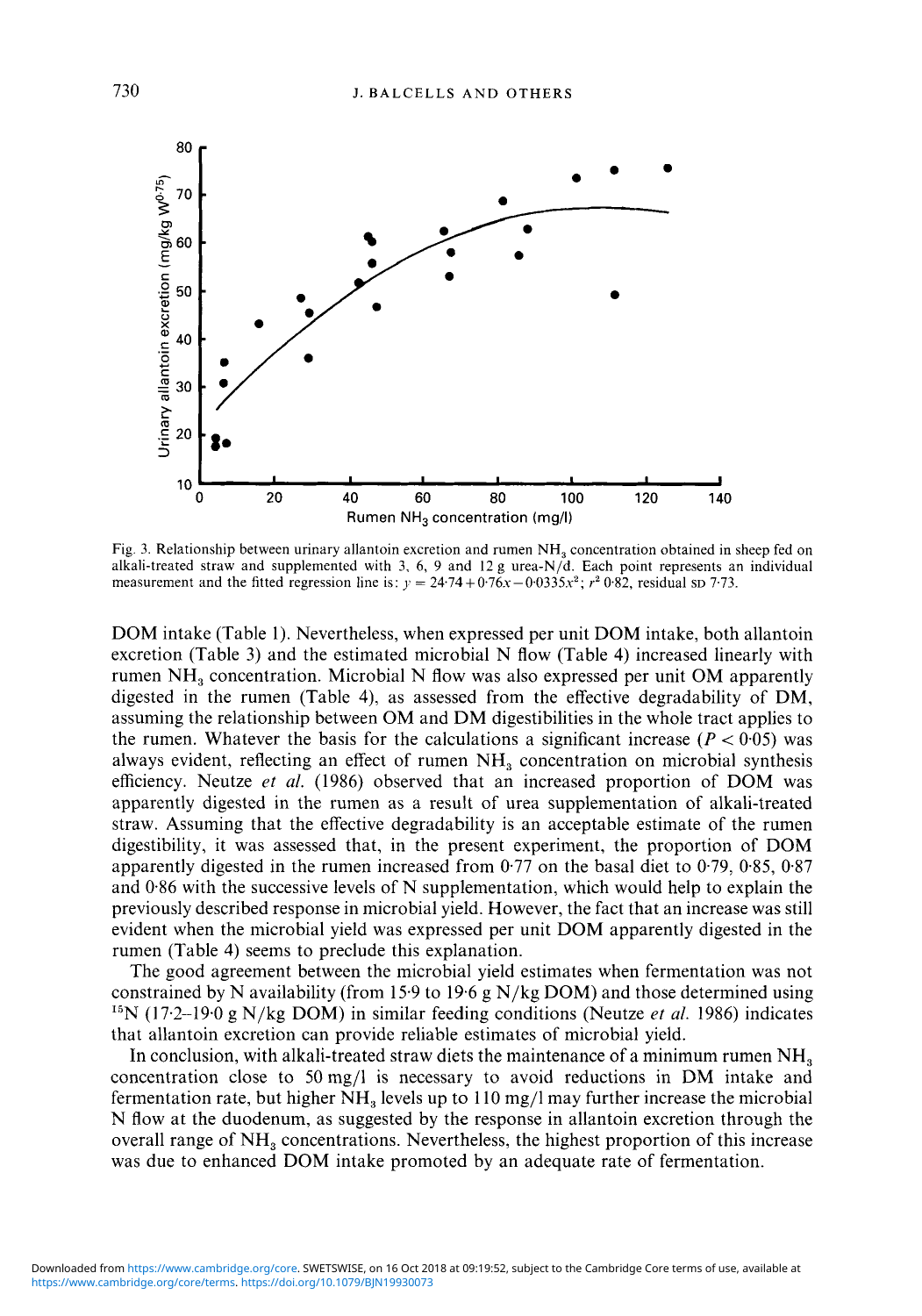The authors are grateful to Drs D. **S.** Parker and J. C. Mathers for their critical review of this manuscript. They also thank **A.** Barcelo for laboratory assistance. This work has been supported by the CICYT Project **GAN** 91-1050-C02-01.

#### **REFERENCES**

- Adebowale, E. A., Ørskov, E. R. & Hotten, P. M. (1989). Effect of alkaline hydrogen peroxide on degradation of straw using either sodium hydroxide or gaseous ammonia as source of alkali. *Animal Production* **48,** 553-559.
- Ah, C. S., Mason, V. C. & Waagepetersen, **J.** (1977). The voluntary intake of pelleted diets containing sodium hydroxide-treated wheat straw by sheep. 1. The effect of the alkali concentration in the straw. Zeitschrift für *Tierphysiologie, Tierernahrung und Futtermittelkunde* **39,** 173-1 82.
- Alvarez, F., Dixon, R. M. & Preston, T. R. (1984). Minimum rumen ammonia requirements for rumen digestion of NaOH treated maize cobs and *Penisetum purpureum. Tropical Animal Production* **9,** 299-310.
- Antoniewicz, A. M., Heineman, W. W. & Hanks, E. M. (1980). The effects of changes in the intestinal flow of nncleic acids on allantoin excretion in the urine of sheep. *Journal qf Agricultural Science, Cambridge* **95,**  395400.
- Balcells, J., Guada, J. A., Castrillo, C. & Gasa, J. (1991). Urinary excretion of allantoin and allantoin precursors after different rates of purine infusion into the duodenum. *Journal of Agricultural Science, Cambridge* **116,**  309-3 17.
- Carriedo, J. A,, Gil, A. & San Primitivo, F. (1978). Ajuste lineal con puntos singulares por metodos iterativos aplicacion biol6gica (Lineal fitting with break points by an iterative method and biological application). *Andes de lu Fucultad de Veterinariu de Leon* **24,** 139-148.
- Chen, **X.** B., Hovell, F. D. DeB., Orskov, E. R. & Brown, D. **S.** (1990~). Excretion of purine derivatives by ruminants: effect of exogenous nucleic acid supply on purine derivative excretion by sheep. *British Journal of Nutrition* **63,** 131-142.
- Chen, **X.** B., Orskov, E. R. & Hovell, F. D. DeB. (1990b). Excretion of purine derivatives by ruminants: endogenous excretion, differences between cattle and sheep. *British Journal of Nutrition* **63**, 121-129.
- Coombe, J. B., Dinius, D. A. &Wheeler, W. E. (1979). Effect of alkali treatment on intake and digestion of barley straw by beef steers. *Journal of Animal Science* **49,** 171-176.
- Deryche, G., Vanbelle, B. & Vanbelle, M. (1985). Contribution à l'étude de la valorisation de la paille dans l'alimentation des ruminants par les traitements aux alcalis. I. Etude fondamentale du traitement a la soude caustique (Improvement of straw in the feeding of ruminants by treatments with alkalis. 1. Basic study of caustic soda treatment). *Publication no. 43 du laboratoire de Biochimie de la Nutrition,* p. 21. Louvain la Neuve, Belgium: Université Catholique de Louvain.
- *Dewhurst, R. J.* & *Webster, A. J. F.* (1988). *Effects qf rnariipuluting rumen,fermentation and outflow rate in sheep on microbial protein yield as estimated from allantoin excretion. Animal Production* **46, 490** Abstr.
- Elliott, R. C. & Topps, J. H. (1963). Nitrogen metabolism of African cattle fed diets with an adequate energy, low protein content. *Nature* **197,** 668-670.
- Erdman, R. A,, Proctor, G. H. & Vandersall, J. H. (1986). Effect of rumen ammonia concentration on in situ rate and extent of digestion of feedstuffs. *Journal qf Dairy Science* **69,** 23 12-2320.
- Fadlalla, B. & Kay, R. N. B. (1987). Effects of particle size on digestion of hay by sheep. *Journal of Agricultural Science, Cambridge* **109,** 551-561.
- Fijihara, T., Orskov, E. R., Redds, P. **J.** & Kile, D. J. (1987). The effect of protein infusion on urinary excretion of purine derivatives in ruminants nourished by intragastric nutrition. *Journal qf Agricultural Science, Cambridge* **109,** 7-12.
- Giesecke, D., Stangassiner, M. & Tiemeyer, W. (1984). Nucleic acid digestion and urinary purine metabolites in sheep nourished by intragastric nutrition. *Canadian Journal of Animal Science* **64,** Suppl., 144-145.
- Goering, H. K. & Van Soest, P. **J.** (1970). *Forage Fibre Analysis. Agriculture Handbook* no. 319. Washington, DC: Agricultural Research Service, US Department of Agriculture.
- Grovum, W. L. & Williams, V. J. (1973). Rate of passage of digesta in sheep. *British Journal* oj *Nutrition* **30,**  3 13-329.
- Guada, J. A., Balcells, **J.,** Gasa, **J.** & de Vega, **A.** (1990). Response of urinary purine derivatives to urea supplementation of hydroxide-treated straw. *Animal Production* **SO,** 580-58 1 Abstr.
- Harrison, D. G. & McAllan, A. B. (1979). Factors affecting microbial growth yield in the reticulo-rumen. In *Digestive Physiology and Metabolism in Ruminants,* pp. 205-226 **[Y.** Ruckebusch and P. Thivend, editors]. Lancaster: MTP Press Ltd.
- Hume, **1.** D., Moir, R. J. & Somers, M. (1970). Synthesis of microbial protein in the rumen. I. Influence of the level of nitrogen intake. *Australian Journal qf Agricultural Research* **21,** 283-304.
- Kang-Meznarich, **J.** H. & Broderick, G. A. (1981). Effects of incremental urea supplementation on ruminal ammonia concentration and bacterial protein formation. *Journul qf Animal Science* **51,** 422-43 1,
- Laurent, F. & Vignon, B. (1979). Variations de I'excretion urinaire d'azote total, d'uree et d'allantoine chez le mouton et chez le bouc (Variations in urinary excretion of total-N, urea and allantoin in wethers and male goats). *Bulletin de I'ENSAIA de Nancy* **21,** 115-124.